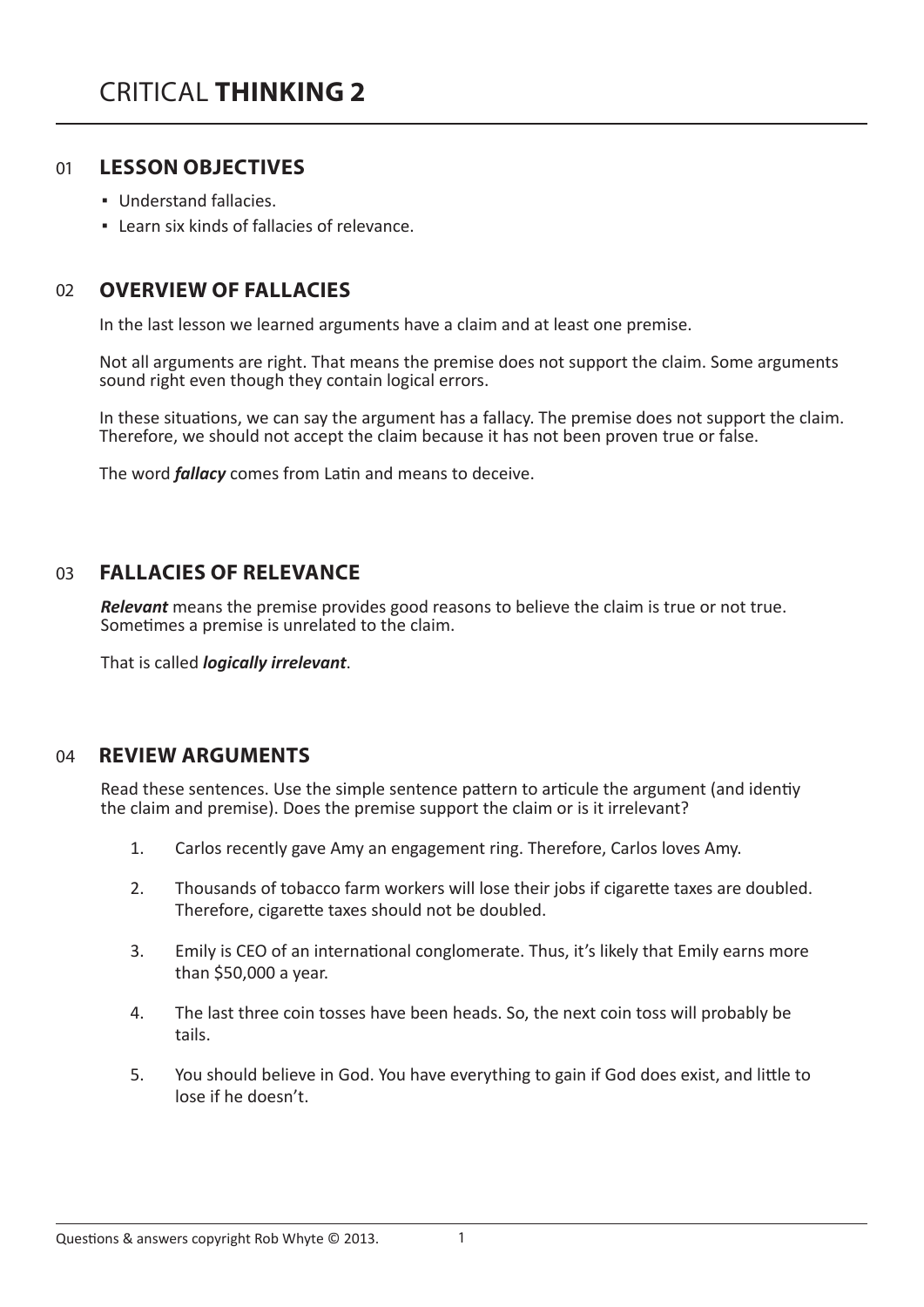# 05 **PAIR WORK STUDENT A**

Read about three kinds of fallacies.

### **5.1 Ad Hominem** (attack the person)

| EXPLANATION                                                                                | EXAMPLE                                                                                                      |
|--------------------------------------------------------------------------------------------|--------------------------------------------------------------------------------------------------------------|
| Reject an argument by attacking<br>the person's character or motives.                      | Ms. Jones is a terrible math teacher. She smokes cigarettes<br>and always wears blue jeans.                  |
| Why is it a fallacy?<br>Character and motives are not<br>proof that an argument is true or | We shouldn't vote for him. He abandoned his children 20<br>years ago. How can we vote for a terrible father? |
| not.                                                                                       |                                                                                                              |

# **5.2 Tu Quoque** (you too, you're a hypocrite)

| EXPLANATION                                                                        | EXAMPLE                                                                                                                                                                         |
|------------------------------------------------------------------------------------|---------------------------------------------------------------------------------------------------------------------------------------------------------------------------------|
| Reject an idea because a person<br>says one thing and does something<br>different. | A: It's wrong to eat dogs.<br>B: How can you say that? You're wearing a leather jacket<br>and you ate a roast beef sandwich for lunch! Clearly you<br>don't care about animals. |
| Why is it a fallacy?                                                               |                                                                                                                                                                                 |
| The truth of an argument does not<br>depend on the speaker's actions.              | My neighbor complained because I washed my car during<br>the drought. But I can't take him seriously. Last week I saw<br>him washing the sidewalk.                              |

### **5.3 Bandwagon** (everybody's doing it)

| EXAMPLE                                                                                        |
|------------------------------------------------------------------------------------------------|
| All the really cool kids at the high school smoke cigarettes.<br>Therefore, you should try it. |
| You're going to a study room on a Saturday night? Don't be<br>such a geek.                     |
|                                                                                                |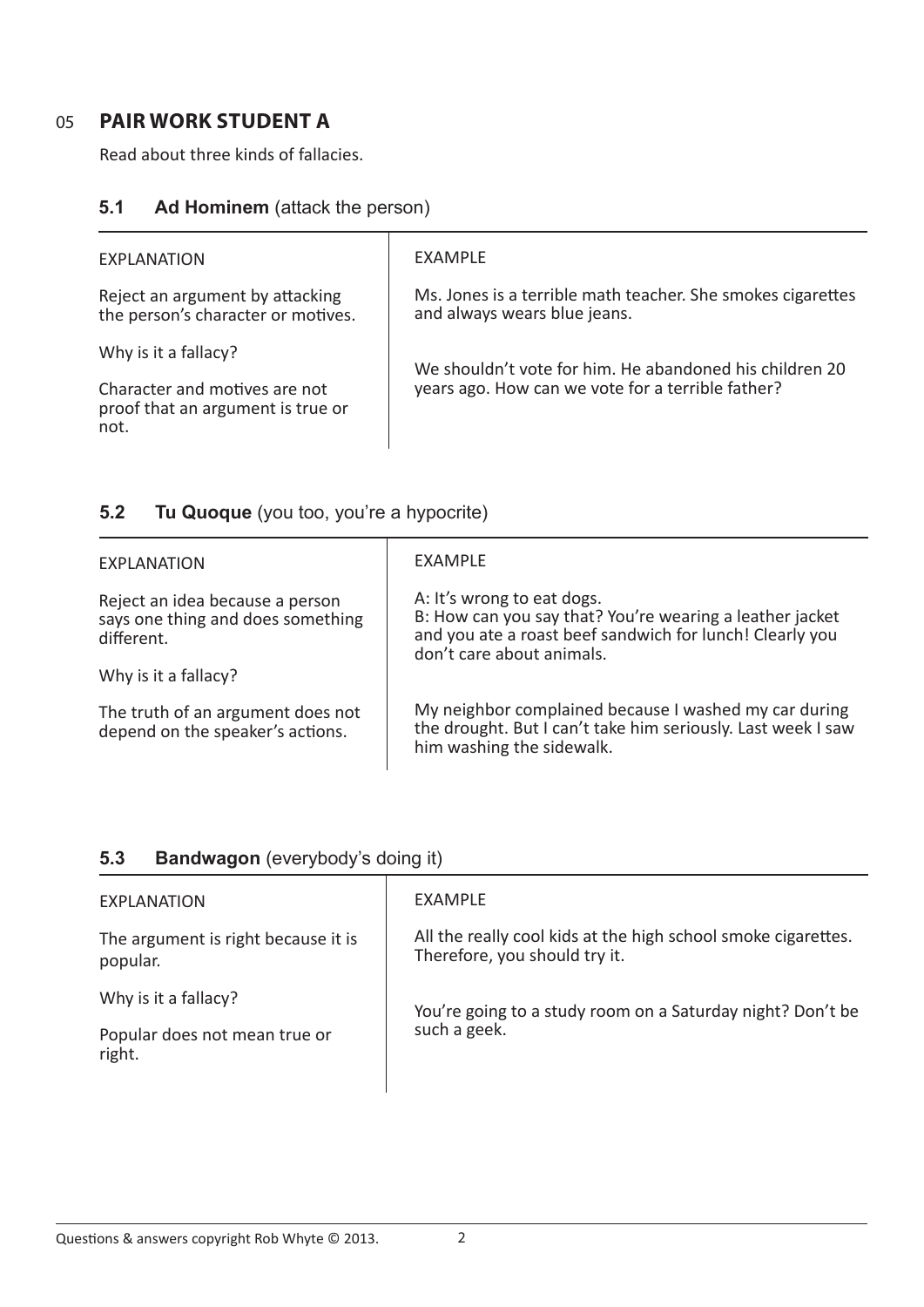### 06 **PAIR WORK STUDENT B**

Read about three kinds of fallacies.

### **6.1 Straw Man (exaggeration)**

| <b>EXPLANATION</b>                                                                   | EXAMPLE                                                                                                                                                                                 |
|--------------------------------------------------------------------------------------|-----------------------------------------------------------------------------------------------------------------------------------------------------------------------------------------|
| Reject an argument by exagger-<br>ating or distorting the person's<br>original idea. | Vegetarians say animals have feelings. That's crazy. Does a<br>cow laugh when it watches TV? No. That's why the vegetar-<br>ian argument is foolish.                                    |
| Why is it a fallacy?                                                                 | At the Board of Education, Mrs. Lee voted against the bud-<br>get which includes money for teacher training. Clearly she<br>does not care about the quality of our students' education. |
| It attacks a changed version of an<br>argument, not the original idea.               |                                                                                                                                                                                         |

# **6.2 Red Herring** (irrelevant**)**

| EXAMPLE                                                                                                                                 |
|-----------------------------------------------------------------------------------------------------------------------------------------|
| Outback is a great restaurant. Look at how shiny clean the<br>kitchen is!                                                               |
| Many people criticize Thomas Jefferson for owning slaves. I<br>think that is wrong. He was one of the greatest presidents<br>of the US. |
|                                                                                                                                         |

### **6.3 Beg the Question** (the premise is the claim)

| EXPLANATION                                                   | EXAMPLE                                                             |
|---------------------------------------------------------------|---------------------------------------------------------------------|
| The premise is the same as the<br>claim. A circular argument. | Mrs. Black is a terrible teacher because she doesn't teach<br>well. |
| Why is it a fallacy?                                          | Bungee jumping is dangerous because it is unsafe.                   |
| A claim can't be the premise of<br>an argument.               |                                                                     |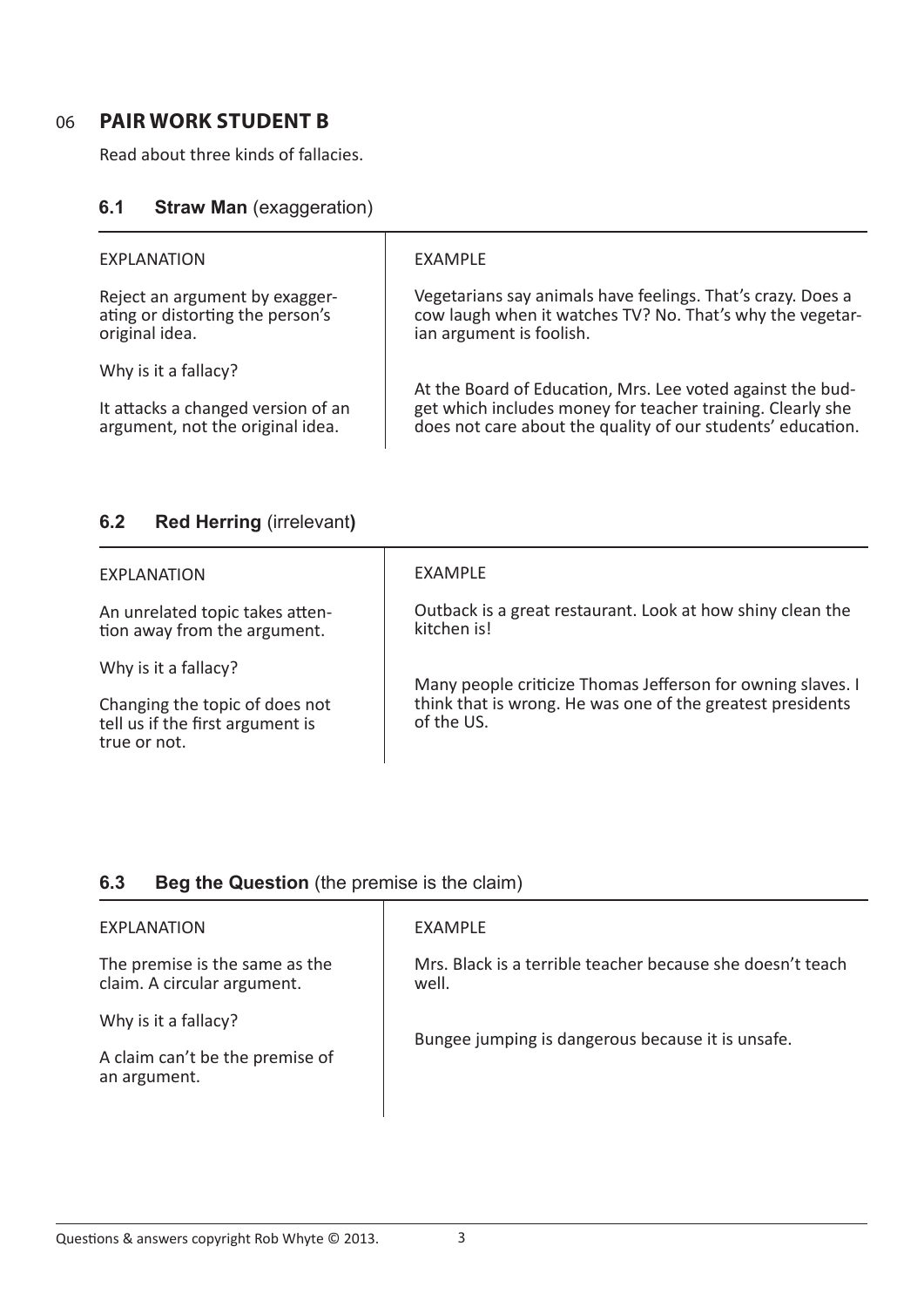### 07 **PRACTICE**

Read these arguments. Identify the fallacy in each argument.

- 1 The new Volkswagon Beetle is the coolest car. It's really popular with university students. You should ask your parents to buy you one.
- 2 Jason: Did you hear Andrew's class presentation about why drinking cow's milk is bad for people? Kyle: Yeah, but I don't accept his argument. He comes from a rich family and he likes to hear himself talk.
- 3 Bill Baxter should to be promoted to vice president. He has three small children, and last week the doctor said his wife has breast cancer.
- 4 The principal said children should be allowed to participate in a voluntary moment of silence each day at school. But it's wrong to allow teachers to brainwash children with religious ideas. The principal's argument must be rejected.
- 5 My driving instructor told me it's dangerous to drive without a seat belt. But why should I listen to him? Last week I saw him driving without a seat belt.
- 6 Jesse Jackson said last week's police shooting of a poor black man was a racist act. Don't believe him. That's exactly what you would expect Jackson to say. After all, he's black.
- 7 Why is Harvard University so popular? Because every student wants to go there.
- 8 This painting is no good because it is obviously worthless.

#### 08 **MORE PRACTICE**

Watch and listen to these short video clips. Write the claim and premises. What logical fallacies are used? Write a simplified sentence to describe the premises and claims.

**V1. Seven TV Ad V2. Subway**

**V3. T-Mobile Phone V4. State Farm**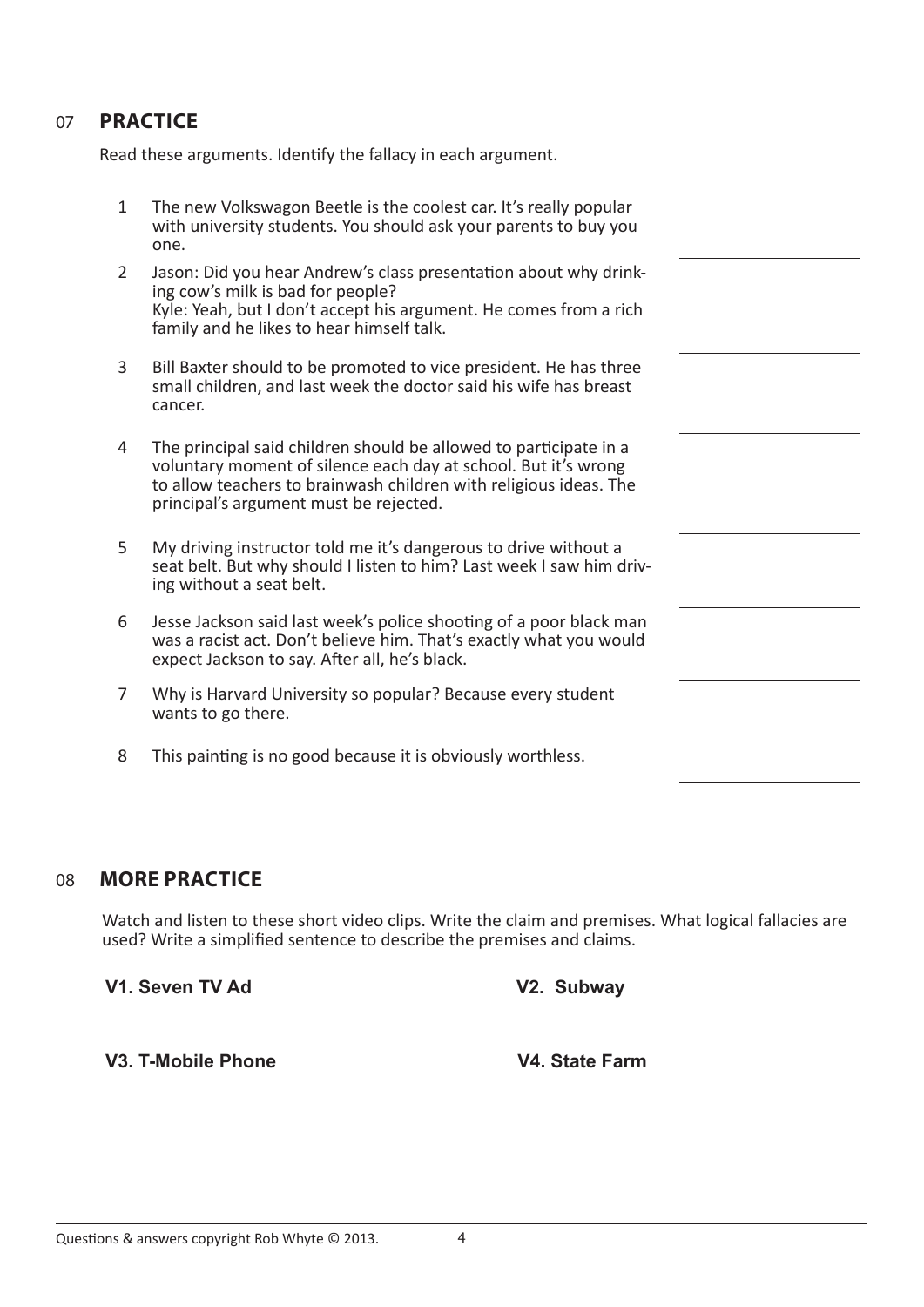# 09 **STUDENT A - EVEN MORE PRACTICE**

Read these arguments to your partner. Your partner must:

- 1. Summarize the argument using the simple sentence pattern.
- 2. Identify the fallacy, if there is one.

Do you agree with your partner's answers?

- 1 Of course my daughter can get a tattoo. Body art is very popular these days.
- 2 Japanese factories use foreign workers who are paid low wages. Therefore, I think it is fine if Korean companies do the same thing.
- 3 My child is smart because she is so intelligent.
- 4 University Dean talking to a student: Mr. Smith, you've been caught twice breaking the school's alcoholic beverage policy. If you commit a third violation, I'll have to suspend you from school.

# 10 **CHECK LIST**

- 1. Define fallacy.
- 2. What does it mean to say that an argument begs the question?
- 3. What mistake does a speaker make when committing the straw man fallacy?
- 4. What is the error when someone commits the red herring fallacy?